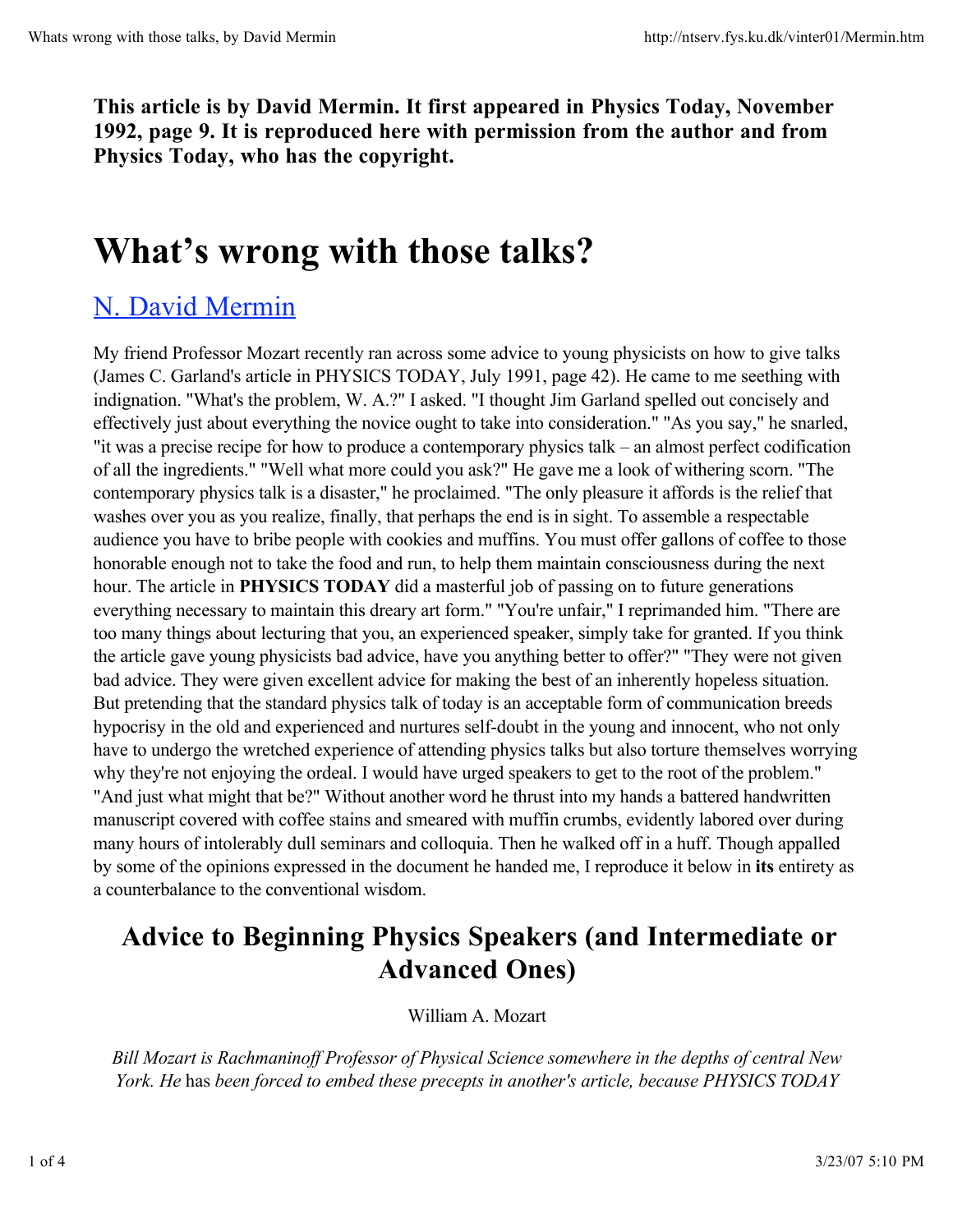## *discriminates against imaginary people.*

 If you have taught physics you know it is virtually impossible to write too easy an exam. Yet nobody acknowledges that the same is even more true of the physics talk. It is absolutely impossible to give too elementary a physics talk. Every talk I have ever attended in four decades of lecture-going has been too hard. There is therefore no point in advising you to make your talk clear and comprehensible. You should merely strive to place as far as possible from the beginning the grim moment when more than **90%** of your audience is able to make sense of less than **10%** of anything you say.

**It is** in the nature of physics talks that they should be boring and confusing. You, the speaker, struggled through ten years of college and graduate school to reach the point where you could do research in your chosen area, acquiring arcane skills available to only a narrow range of practitioners. To attempt in the space of an hour to provide your audience with even the minimal background necessary to savor your recent research achievements is a doomed undertaking. Yet we do give talks. Why? Only when this is understood can there be hope of producing an acceptable lecture. The best reason to lecture on your work is that it affords you the opportunity to rediscover why you did it. The most important question to ask yourself in preparing your talk is why on earth any physicist might be interested..This is dangerous: There is always the risk you will find no answer. But that is not necessarily a cause for alarm. Often when working on a problem for a long time, one does indeed forget what first led one into that line of endeavor, so if at first you can find no answer, think some more. What is there in the subject to capture the imagination of one lacking your highly specialized skills? Give yourself a week. If you still can find no reason why anyone not directly involved in the work should find it anything but tediously obscure, then you should find something else to talk about. Indeed you might then seriously consider finding another area of research. Often merely preparing to give a talk can yield up such beneficial insights without your ever actually having to deliver the talk. But suppose you do remember why you got into your current line of research. If you succeed in conveying that early freshness and excitement to somebody else, your talk will be an unqualified success, even if you never manage to describe a single one of the splendid things you uncovered when the project was well under way. Those interested in such technical matters will ask you questions in private. For no matter how detailed you might be tempted to make your talk, it cannot possibly be detailed enough for those few who are knowledgeable enough to appreciate such refinements. And no matter how basic and elementary you make your treatment of those fascinating technical accomplishments, virtually none of them will penetrate the minds of the overwhelming majority of your audience. Your only goal must be to furnish ordinary physicists with some modest glimpse of what sustains your own interest in your subject. What brings even well-intentioned efforts to grief is the misconception that it is necessary for speakers to talk about their own contributions. There **is** no need to say anything whatever about what you did yourself. Your personal work in the field qualifies you to give a talk only because it may have led you to discover how to break through the formidable barriers preventing the subject from engaging the interest of outsiders. If you can manage to do this *and* encompass a contribution or two of your own, that is fine. But if your own contributions are unfit for public display in such a forum, that too **is** fine, provided you do not **persist** in displaying them anyway. This should be kept in mind even when designing "job talks" or presentations at specialized conference sessions. Sometimes you have no choice but to speak of your own work, but even then it is best to devote the greater part of your talk to giving the clearest possible context for that contribution. Never, ever, have I heard anybody complain about a talk on the grounds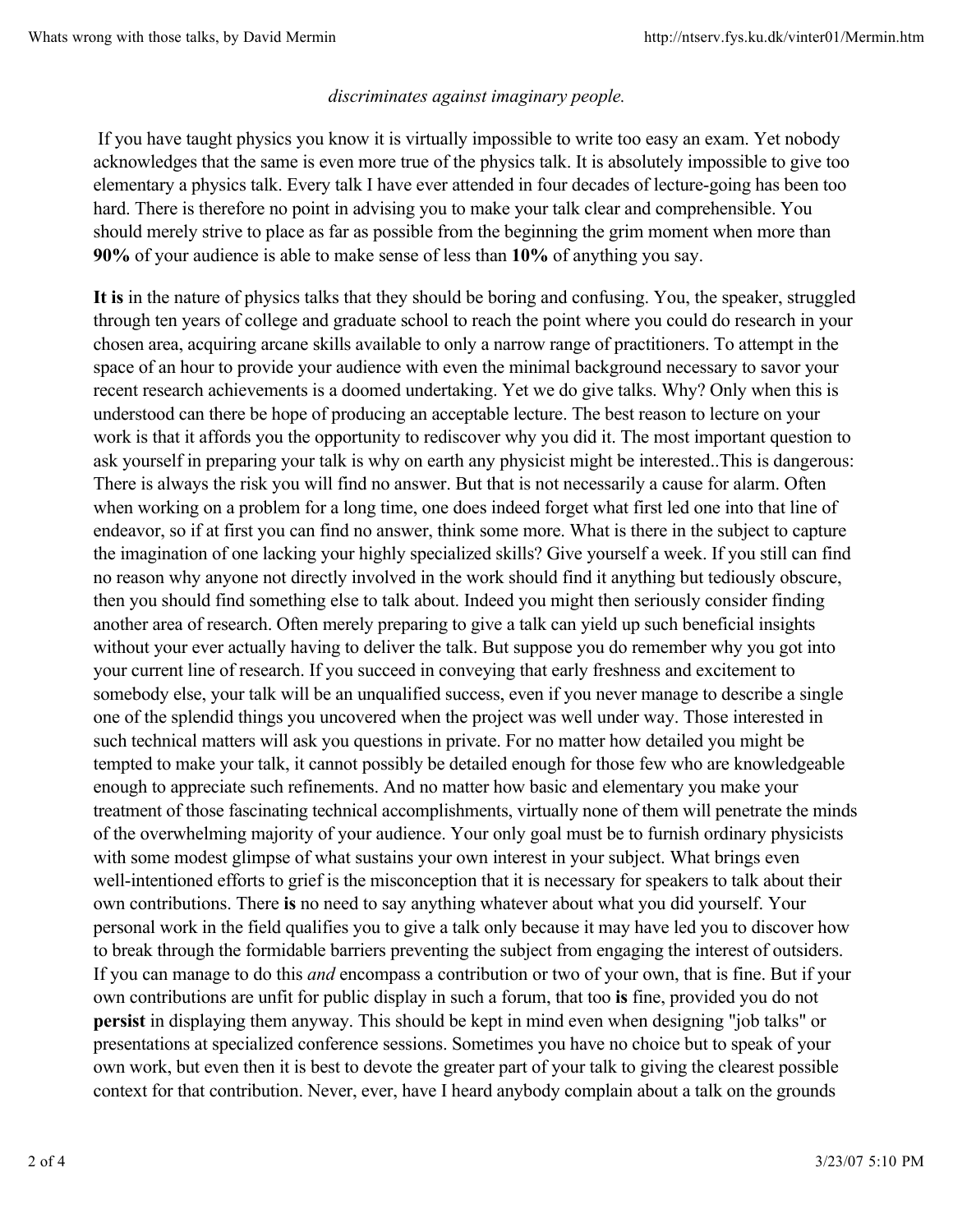that "I understood everything in it." People feel good after talks they understand. Even those few people who hear nothing they didn't already know can derive substantial enjoyment from hearing their subject presented well. The most important thing your talk can do for such experts is to give them an opportunity to learn how to do better in their own talks. Other points to keep in mind:

Humanists, who take words more seriously than physicists do, often read their talks from a prepared text. When the talk is delivered with animation and impromptu asides, the results can be spectacular, for the written language is more powerful and concise than informal speech, and a richer and more attractive medium. Most physicists deem it undignified or unsporting to read a prepared text. Rubbish!

The physics talk has, in any event, evolved toward the reading of a prepared text, but in an entirely unsatisfactory way. Many physicists do read their talks, not from a paper text, but from a sheet of transparent plastic projected on a screen. This combines the worst of both approaches: The spontaneity of improvisation is lost, but the elegance of writing is not achieved, since the verbal contents of the plastic sheet are fragmentary stammerings, not written language. To make things worse, text on plastic sheets can be read by an audience faster than the speaker can anticlimactically deliver it, unless the abominable practice is employed of covering up most of the plastic until the moment of revelation. Sheets of plastic must never be used to convey the purely verbal, which should be either spoken extempore or read aloud from a paper text.

Sheets of plastic are only for illustrative figures, graphs or data, and unavoidable elementary mathematical analysis in the absence of a blackboard. Even when so used they almost always have too much on them. Many in your audience will have an unobstructed view of only the upper half of the screen, and many will be seated quite far from it. You must therefore put very little on each sheet, leave the lower half empty and make everything extremely large and uncluttered. If your analysis or diagram is too intricate to present in this way, it is too intricate to be in a talk at all. Just as one should go through a manuscript many times, ruthlessly cutting the redundant, so too should one keep redesigning a plastic sheet to reduce its contents to the bare minimum. You will be present when the sheet is on display. Most details are better supplied orally.

We are fortunate to live in an age of informal dress. When giving a talk, wear whatever makes you comfortable, remembering only that a filthy or outlandish costume may be viewed by your audience as a sign of disrespect or incipient lunacy. Do not worry whether all your buttons are buttoned. Once you start down that perilous path you can wonder whether there is ketchup on your nose, a large chalky smudge on your back or a piece of stickum with a coarse message maliciously affixed to an inaccessible part of your person. Assume that if you are in disrepair somebody in your audience will have the kindness to call it discreetly to your attention, permitting you to fix the problem on the spot. If it's not called to your attention, it's not a problem. If it is, simply say, "Ah, mustard on my ear? Sorry about that," wipe it off and continue.

On those few occasions when a physics talk delves into the history, sociology or social